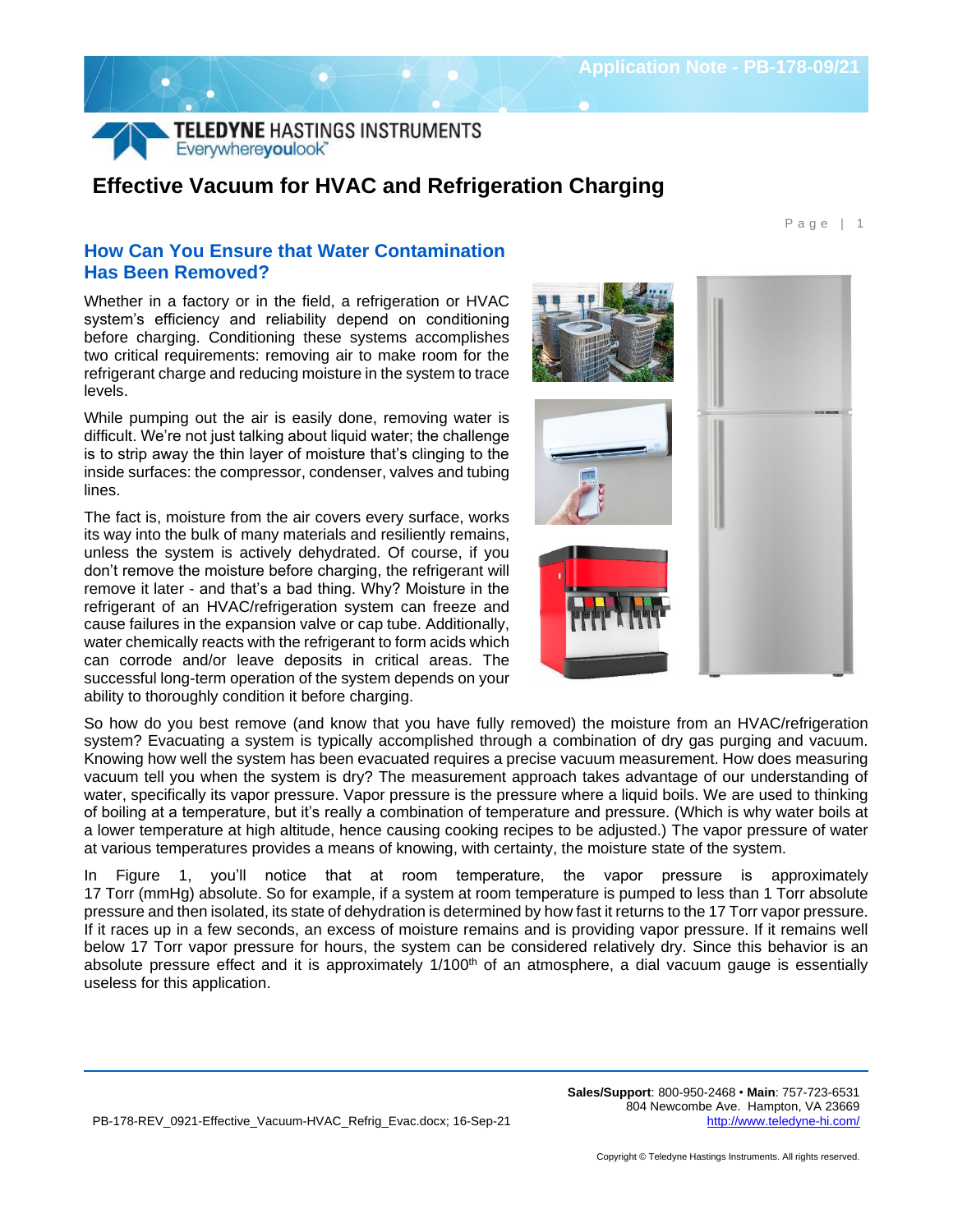

However, an absolute vacuum gauge with high precision in the 0.01-20 Torr range can effectively be used to ensure proper evacuation has been achieved. The type of vacuum gauge most often used in this application is a thermocouple (TC) gauge.

## **Method**

Drying the interior surfaces, crevices and materials in an HVAC/refrigeration system involves two actions: evaporation and removal.

First, to quickly evaporate the moisture, the system's pressure must be less than water's vapor pressure and there must be a source of heat to provide the energy for the water to change state from liquid to gas. The heat for vaporization is usually supplied by the thermal mass of the metal tubing lines and components of the system itself.

<span id="page-1-0"></span>

In other words, as the water evaporates, portions of the system may get slightly cooler as they supply heat. This is normally such a small amount that it is unnoticeable; however, if there is a pocket of liquid water when the system is first evacuated, it may actually freeze in the system. Unless enough heat is supplied to the ice, it will remain in the system for some time, slowly subliming (transforming directly from solid to gas).

Second, as the water in the system evaporates, it is then removed by the flow of the purging gas and/or the vacuum pump. For complicated/extensive systems this can be a significant challenge considering that the purge gas may not actively flow through some portions of system. Similarly, during the evacuation procedure the moisture in remote regions of the system has to "find its way" to the pump. (Keep in mind that at very low pressures, the gases and vapors are not "pulled" to the pump. A more accurate analogy is that the pump allows them to "fall into a hole"; if they should so happen to fall in that direction.)

Knowing when the system is sufficiently dry requires consideration of multiple factors. A vacuum gauge located at the pump, even if the pressure reading is very low, does not necessarily indicate that the entire system has been properly dried, because pressure at the pump is always lowest. To ensure that the water has been removed from every portion of the system, the pressure must be measured in remote regions. Because it is often difficult or impossible to install the gauge in these areas, the best solution is to essentially "bring the entire system to the gauge". This can be accomplished by closing the valve that isolates the system and the gauge from the pump. Without the pump, the system quickly equilibrates and arrives at what can be considered a condition of averagepressure in all locations. This event appears as a quick step on a Pressure Vs. Time graph as shown in [Figure 2.](#page-1-1)

Once this condition occurs, the subsequent pressure rise indicates the level of residual moisture and leaks. If the pressure rise is due to moisture, the graph will plateau at the vapor pressure of water for the system's temperature (do not forget to consider that there may be cold spots in the system that will "pump" the water vapor to maintain the pressure at the correspondingly lower value).

If there is a leak in the system, it will be revealed as a continual pressure rise above vapor pressure of water. An acceptable pressure rise rate is dependent on the type of system. Typically, this threshold is well below 0.01 Torr (10 microns) per minute.

<span id="page-1-1"></span>